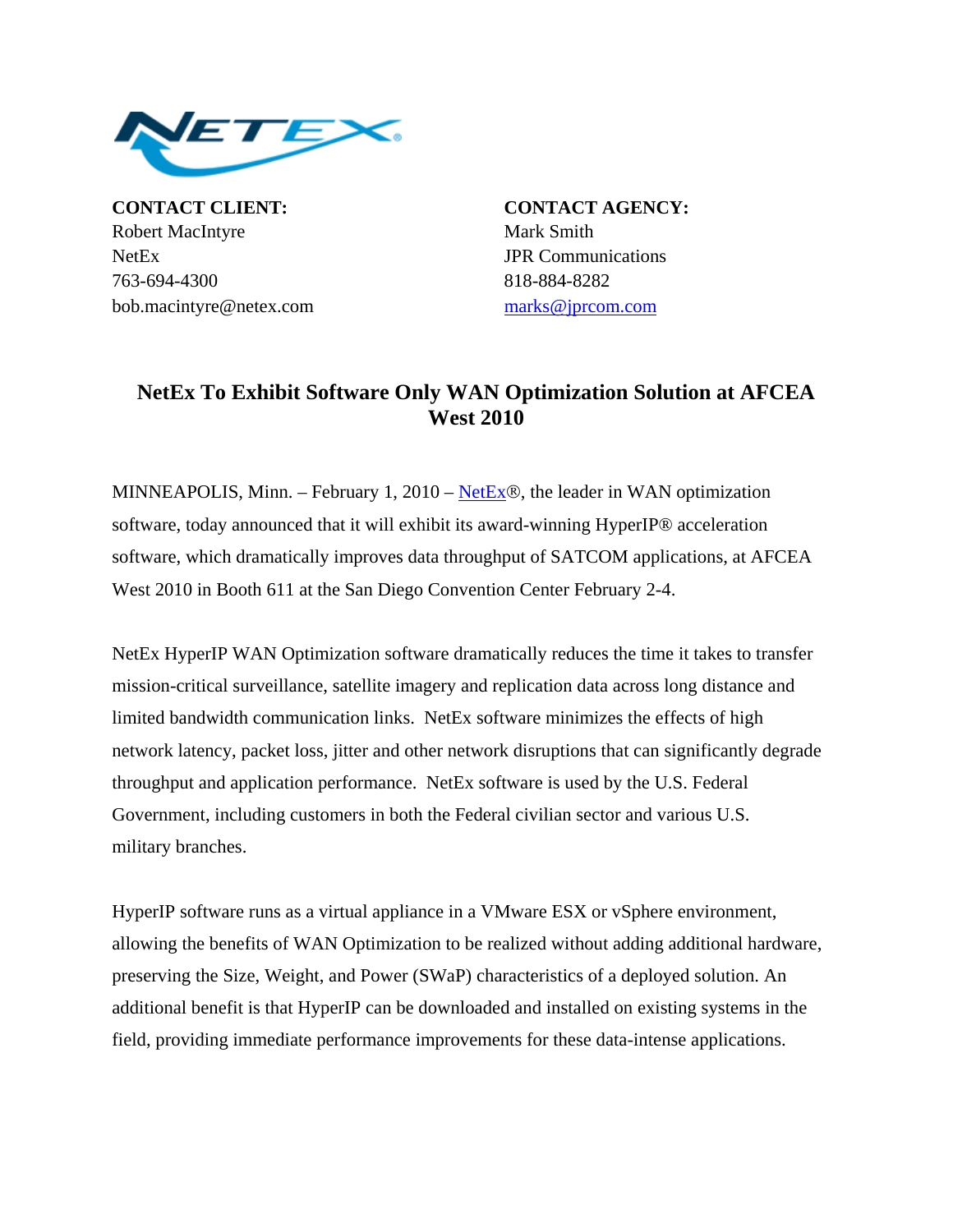"Government and military organizations looking to replicate imagery data across vast regions will find that the NetEx HyperIP is an ideal solution to move data quickly and securely," said Robert MacIntyre, NetEx Vice President of Business Development and Marketing. "HyperIP drastically improves data transfer rates of satellite communication and terrestrial applications, ensuring the transportation of their valuable information will be protected and delivered on time, every time. AFCEA West 2010 is an ideal venue to showcase this functionality to a targeted audience of military professionals and government agencies looking for just such a solution."

Co-sponsored by AFCEA International and the U.S. Naval Institute, West 2010 is the largest event on the West Coast for communications, electronics, intelligence, information systems, imaging, military weapon systems, aviation, shipbuilding, and more. This is one-of-a-kind forum is attended by key decision makers and technology professionals from important military installations and government agencies on the West Coast. Additional information about the show can be found at <http://www.afcea.org/events/west/10/introduction.asp>

## **About HyperIP**

HyperIP is NetEx's award-winning business continuity and disaster recovery optimization solution for backup, recovery and data replication applications. Patent-pending software only technology accelerates and optimizes industry-leading data replication and file transfer applications by aggregating multiple data replication applications over a shared connection while mitigating the inherent network latency and network disruption for long-distance remote TCP data transmissions. HyperIP supports long-distance data transfers at up to 800 Mb/s, the highest performance of any WAN optimization solution on the market, and 25 to more than 100 percent faster than competitive products. Transfer speed is optimized for the full range of data management applications, including backup and remote replication and business continuance/disaster recovery (BC/DR). NetEx offers HyperIP as a plug-and-play appliance and as a software-only configuration, enabling customers to quickly deploy the acceleration software into their existing virtualized infrastructures.

 NetEx is currently making HyperIP for VMware WAN optimization software available for a free 10-day trial, allowing organizations the time to properly test HyperIP with replication,